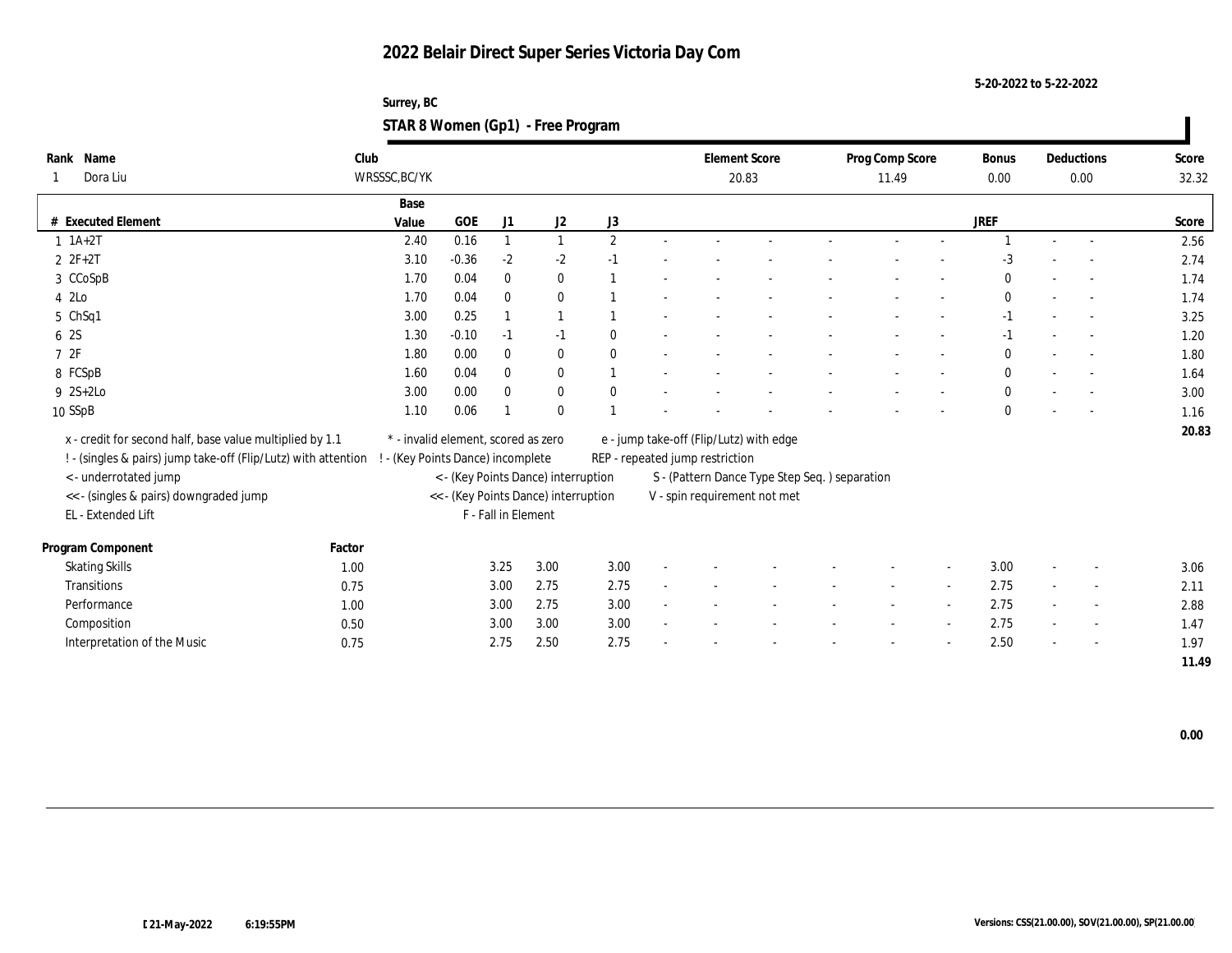**5-20-2022 to 5-22-2022**

| Surrey, BC                        |  |
|-----------------------------------|--|
| STAR 8 Women (Gp1) - Free Program |  |

| Name<br>Rank                                                   | Club   |                                     |         |                     |                                      |                |        |                                         | <b>Element Score</b>                           | Prog Comp Score |                          | <b>Bonus</b> |                          | Deductions               | Score |
|----------------------------------------------------------------|--------|-------------------------------------|---------|---------------------|--------------------------------------|----------------|--------|-----------------------------------------|------------------------------------------------|-----------------|--------------------------|--------------|--------------------------|--------------------------|-------|
| Mia Sugino<br>2                                                |        | Coquitlam SC, BC/YK                 |         |                     |                                      |                |        |                                         | 18.01                                          | 13.43           |                          | 0.00         |                          | 0.00                     | 31.44 |
|                                                                |        | Base                                |         |                     |                                      |                |        |                                         |                                                |                 |                          |              |                          |                          |       |
| # Executed Element                                             |        | Value                               | GOE     | J1                  | J2                                   | J3             |        |                                         |                                                |                 |                          | <b>JREF</b>  |                          |                          | Score |
| 12S                                                            |        | 1.30                                | 0.16    |                     | $\overline{1}$                       | $\overline{2}$ |        |                                         |                                                |                 |                          |              |                          |                          | 1.46  |
| $2$ 1Lz                                                        |        | 0.60                                | 0.08    |                     |                                      | $\overline{2}$ |        |                                         |                                                |                 |                          |              |                          |                          | 0.68  |
| $3 \text{2Lo}+2\text{Lo}$                                      |        | 3.40                                | 0.00    | $-1$                | $\bf{0}$                             |                |        |                                         |                                                |                 |                          | $\Omega$     |                          |                          | 3.40  |
| $4$ $2F <$                                                     |        | 0.50                                | $-0.21$ | $-5$                | $-4$                                 | $-4$           |        |                                         |                                                |                 |                          | $-4$         |                          |                          | 0.29  |
| $5 \t 2S+1T$                                                   |        | 1.70                                | 0.07    |                     | $\mathbf{0}$                         |                |        |                                         |                                                |                 |                          | $\mathbf{0}$ |                          |                          | 1.77  |
| $6 \; 1A+2T$                                                   |        | 2.40                                | 0.00    | $-1$                | $\bf{0}$                             |                |        |                                         |                                                |                 |                          | $\bf{0}$     |                          |                          | 2.40  |
| 7 FCSpB                                                        |        | 1.60                                | 0.16    | $\boldsymbol{2}$    | $\overline{1}$                       |                |        |                                         |                                                |                 |                          | $\mathbf{0}$ |                          |                          | 1.76  |
| 8 ChSq1                                                        |        | 3.00                                | 0.50    |                     | $\mathbf{1}$                         |                |        |                                         |                                                |                 |                          |              |                          |                          | 3.50  |
| 9 SSpB                                                         |        | 1.10                                | 0.17    | $\boldsymbol{2}$    | $\mathbf{2}$                         | $\overline{2}$ |        |                                         |                                                |                 |                          | $\bf{0}$     |                          |                          | 1.27  |
| 10 CCoSpB (V)                                                  |        | 1.28                                | 0.20    |                     | $\overline{2}$                       | $\overline{2}$ |        |                                         |                                                |                 |                          |              |                          |                          | 1.48  |
| x - credit for second half, base value multiplied by 1.1       |        | * - invalid element, scored as zero |         |                     |                                      |                |        | e - jump take-off (Flip/Lutz) with edge |                                                |                 |                          |              |                          |                          | 18.01 |
| ! - (singles & pairs) jump take-off (Flip/Lutz) with attention |        | ! - (Key Points Dance) incomplete   |         |                     |                                      |                |        | REP - repeated jump restriction         |                                                |                 |                          |              |                          |                          |       |
| < - underrotated jump                                          |        |                                     |         |                     | < - (Key Points Dance) interruption  |                |        |                                         | S - (Pattern Dance Type Step Seq. ) separation |                 |                          |              |                          |                          |       |
| << - (singles & pairs) downgraded jump                         |        |                                     |         |                     | << - (Key Points Dance) interruption |                |        |                                         | V - spin requirement not met                   |                 |                          |              |                          |                          |       |
| EL - Extended Lift                                             |        |                                     |         | F - Fall in Element |                                      |                |        |                                         |                                                |                 |                          |              |                          |                          |       |
|                                                                |        |                                     |         |                     |                                      |                |        |                                         |                                                |                 |                          |              |                          |                          |       |
| Program Component                                              | Factor |                                     |         |                     |                                      |                |        |                                         |                                                |                 |                          |              |                          |                          |       |
| <b>Skating Skills</b>                                          | 1.00   |                                     |         | 3.75                | 3.25                                 | 3.25           |        |                                         |                                                |                 |                          | 3.50         | $\overline{\phantom{a}}$ | $\overline{\phantom{a}}$ | 3.44  |
| Transitions                                                    | 0.75   |                                     |         | 3.25                | 3.25                                 | 3.00           |        |                                         |                                                |                 |                          | 3.50         |                          | $\sim$                   | 2.44  |
| Performance                                                    | 1.00   |                                     |         | 3.50                | 3.25                                 | 3.00           | $\sim$ |                                         |                                                |                 | $\overline{\phantom{a}}$ | 3.75         |                          | $\sim$                   | 3.38  |
| Composition                                                    | 0.50   |                                     |         | 3.50                | 3.25                                 | 3.25           |        |                                         |                                                |                 |                          | 3.50         |                          | $\sim$                   | 1.69  |
| Interpretation of the Music                                    | 0.75   |                                     |         | 3.25                | 3.25                                 | 3.00           |        |                                         |                                                |                 |                          | 3.75         |                          | $\overline{\phantom{a}}$ | 2.48  |
|                                                                |        |                                     |         |                     |                                      |                |        |                                         |                                                |                 |                          |              |                          |                          | 13.43 |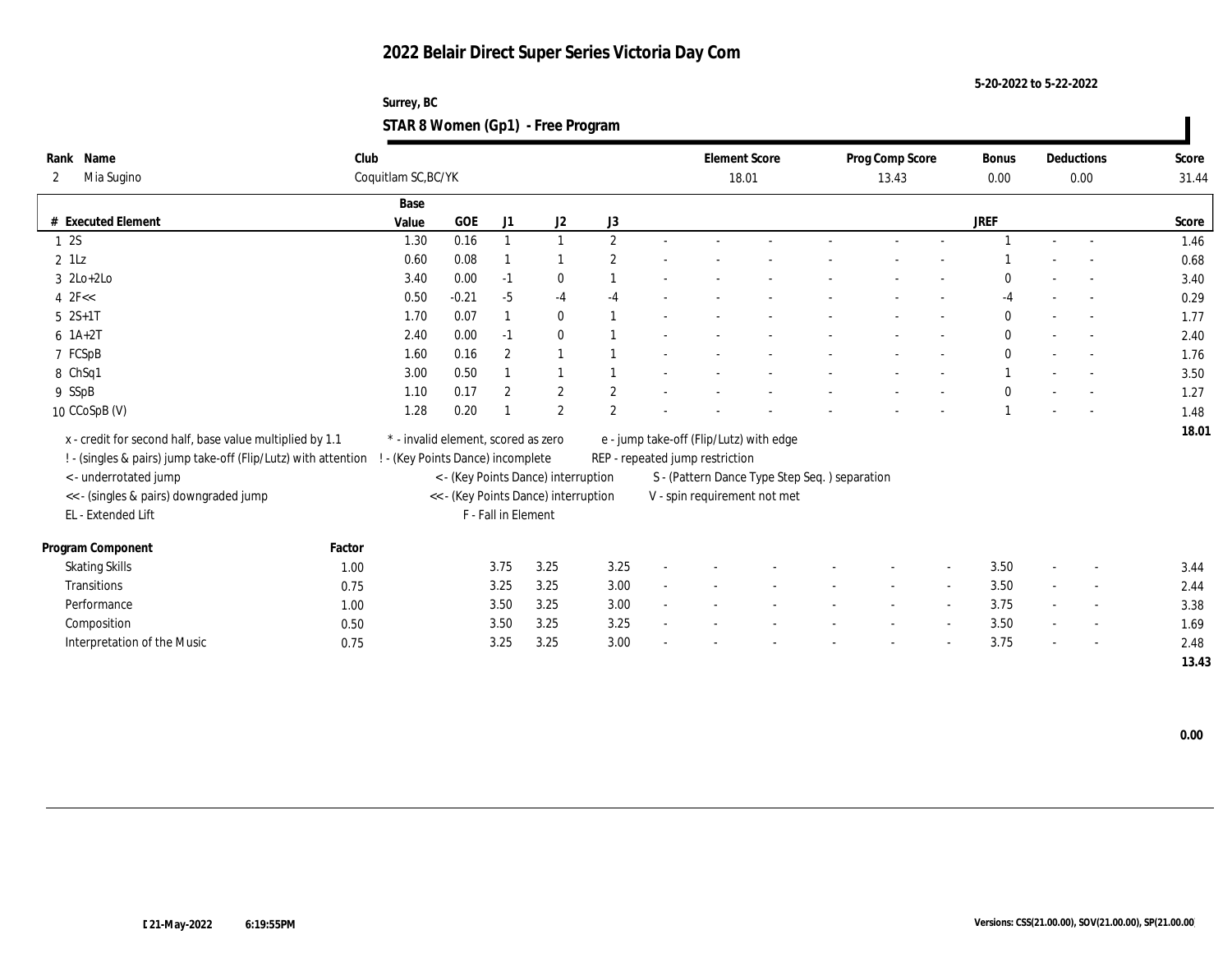**5-20-2022 to 5-22-2022**

| Surrey, BC                        |  |
|-----------------------------------|--|
| STAR 8 Women (Gp1) - Free Program |  |

| Name<br>Rank                                                   | Club                              |                                     |                     |                                      |                |                                         | <b>Element Score</b>                          | Prog Comp Score |        | Bonus        |                          | Deductions               | Score |
|----------------------------------------------------------------|-----------------------------------|-------------------------------------|---------------------|--------------------------------------|----------------|-----------------------------------------|-----------------------------------------------|-----------------|--------|--------------|--------------------------|--------------------------|-------|
| Audrey Allister Ordoñez<br>3                                   | North Surrey SC, BC/YK            |                                     |                     |                                      |                |                                         | 19.51                                         | 11.75           |        | 0.00         |                          | 0.20                     | 31.06 |
|                                                                | Base                              |                                     |                     |                                      |                |                                         |                                               |                 |        |              |                          |                          |       |
| # Executed Element                                             | Value                             | $GOE$                               | J1                  | J2                                   | J3             |                                         |                                               |                 |        | <b>JREF</b>  |                          |                          | Score |
| 1 LSpB                                                         | 1.20                              | 0.09                                | $\bf{0}$            | $\mathbf{1}$                         | $\mathbf{1}$   |                                         |                                               |                 |        |              |                          |                          | 1.29  |
| $2$ 2S+1Lo                                                     | 1.80                              | $-0.03$                             | $\bf{0}$            | $\bf{0}$                             | $\theta$       |                                         |                                               |                 |        |              |                          |                          | 1.77  |
| 3 2F                                                           | 1.80                              | 0.00                                | $\bf{0}$            | $\bf{0}$                             | $\mathbf{0}$   |                                         |                                               |                 |        | $\Omega$     |                          |                          | 1.80  |
| 4 ChSq1                                                        | 3.00                              | 0.50                                |                     |                                      |                |                                         |                                               |                 |        |              |                          |                          | 3.50  |
| $5 \text{ A}$                                                  | 1.10                              | 0.11                                |                     |                                      |                |                                         |                                               |                 |        |              |                          |                          | 1.21  |
| $6$ $2Lo+2T$                                                   | 3.00                              | $-0.17$                             | $-3$                | $\mathbf{0}$                         | $\theta$       |                                         |                                               |                 |        | $-1$         |                          |                          | 2.83  |
| 7 2S                                                           | 1.30                              | 0.13                                |                     |                                      |                |                                         |                                               |                 |        |              |                          |                          | 1.43  |
| $8 \text{ } 1Lz + 2T$                                          | 1.90                              | $-0.10$                             | $-1$                | $-1$                                 | $\bf{0}$       |                                         |                                               |                 |        | $-1$         |                          |                          | 1.80  |
| 9 FCSpB                                                        | 1.60                              | 0.24                                | 2                   |                                      | $\mathbf{2}$   |                                         |                                               |                 |        |              |                          |                          | 1.84  |
| 10 CCoSpB                                                      | 1.70                              | 0.34                                | 2                   | $\overline{2}$                       | $\overline{2}$ |                                         |                                               |                 |        | $\mathbf{2}$ |                          |                          | 2.04  |
| x - credit for second half, base value multiplied by 1.1       |                                   | * - invalid element, scored as zero |                     |                                      |                | e - jump take-off (Flip/Lutz) with edge |                                               |                 |        |              |                          |                          | 19.51 |
| ! - (singles & pairs) jump take-off (Flip/Lutz) with attention | ! - (Key Points Dance) incomplete |                                     |                     |                                      |                | REP - repeated jump restriction         |                                               |                 |        |              |                          |                          |       |
| <- underrotated jump                                           |                                   |                                     |                     | < - (Key Points Dance) interruption  |                |                                         | S - (Pattern Dance Type Step Seq.) separation |                 |        |              |                          |                          |       |
| << - (singles & pairs) downgraded jump                         |                                   |                                     |                     | << - (Key Points Dance) interruption |                |                                         | V - spin requirement not met                  |                 |        |              |                          |                          |       |
| EL - Extended Lift                                             |                                   |                                     | F - Fall in Element |                                      |                |                                         |                                               |                 |        |              |                          |                          |       |
|                                                                |                                   |                                     |                     |                                      |                |                                         |                                               |                 |        |              |                          |                          |       |
| Program Component                                              | Factor                            |                                     |                     |                                      |                |                                         |                                               |                 |        |              |                          |                          |       |
| <b>Skating Skills</b>                                          | 1.00                              |                                     | 2.50                | 2.75                                 | 3.00           |                                         |                                               |                 |        | 3.25         | $\overline{\phantom{a}}$ | $\sim$                   | 2.88  |
| Transitions                                                    | 0.75                              |                                     | 2.25                | 3.00                                 | 3.00           |                                         |                                               |                 |        | 3.25         |                          |                          | 2.16  |
| Performance                                                    | 1.00                              |                                     | 2.25                | 3.00                                 | 2.75           |                                         |                                               |                 | $\sim$ | 3.50         | $\sim$                   | $\overline{\phantom{a}}$ | 2.88  |
| Composition                                                    | 0.50                              |                                     | 2.50                | 3.25                                 | 3.00           |                                         |                                               |                 | $\sim$ | 3.50         |                          | $\overline{\phantom{a}}$ | 1.53  |
| Interpretation of the Music                                    | 0.75                              |                                     | 2.50                | 3.25                                 | 3.00           |                                         |                                               |                 |        | 3.50         |                          |                          | 2.30  |
|                                                                |                                   |                                     |                     |                                      |                |                                         |                                               |                 |        |              |                          |                          | 11.75 |

1 Time Violation(s) factor (0.2) **0.20**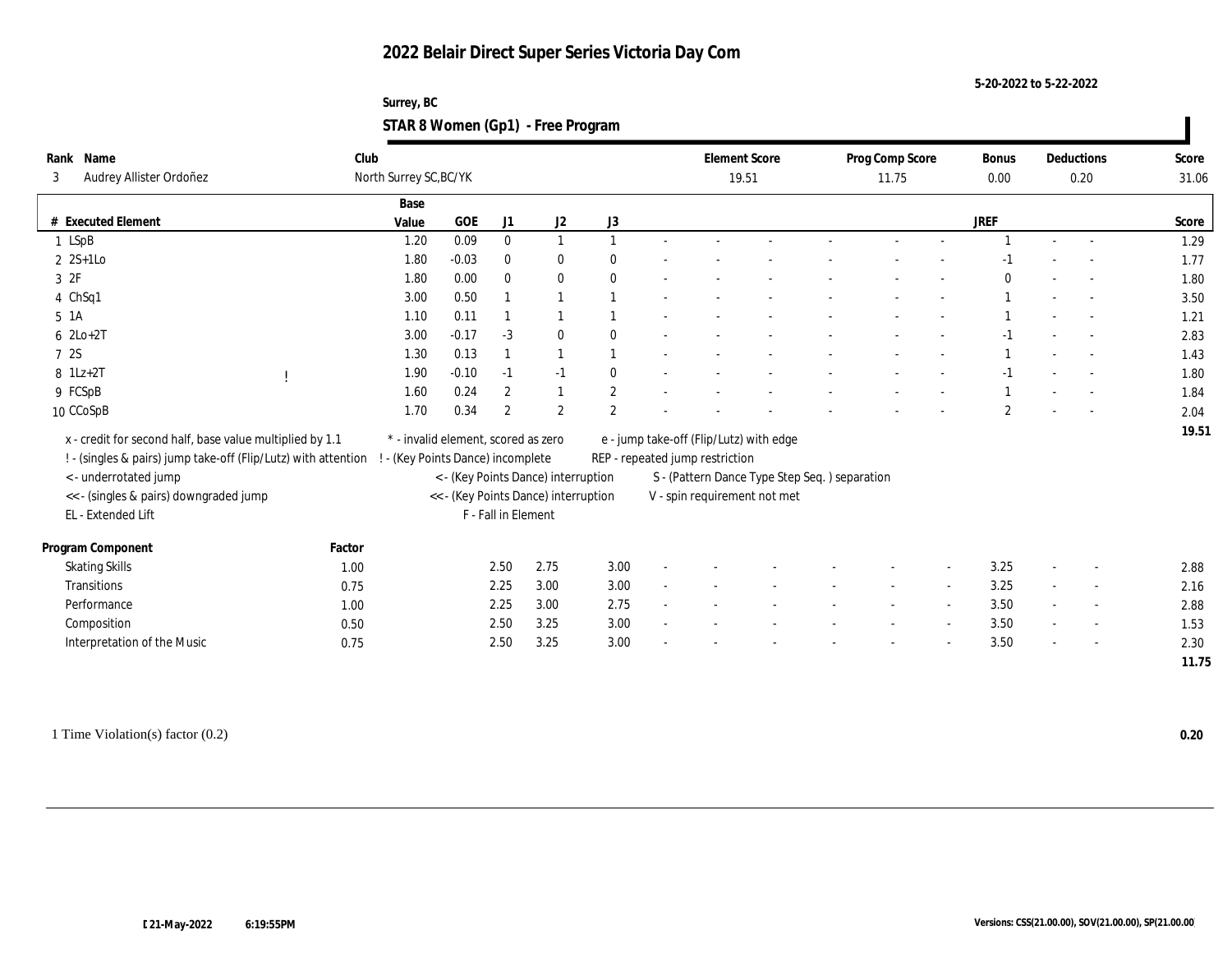**5-20-2022 to 5-22-2022**

| Surrey, BC                        |  |
|-----------------------------------|--|
| STAR 8 Women (Gp1) - Free Program |  |

| Name<br>Rank                                                   | Club   |                                     |            |                     |                                      |              |                                         | <b>Element Score</b>                           | Prog Comp Score | Bonus        |        | Deductions               | Score |
|----------------------------------------------------------------|--------|-------------------------------------|------------|---------------------|--------------------------------------|--------------|-----------------------------------------|------------------------------------------------|-----------------|--------------|--------|--------------------------|-------|
| <b>Brooke Gillin</b>                                           |        | Vancouver SC, BC/YK                 |            |                     |                                      |              |                                         | 19.38                                          | 10.78           | 0.00         |        | 0.20                     | 29.96 |
|                                                                |        | Base                                |            |                     |                                      |              |                                         |                                                |                 |              |        |                          |       |
| # Executed Element                                             |        | Value                               | <b>GOE</b> | J1                  | J <sub>2</sub>                       | J3           |                                         |                                                |                 | <b>JREF</b>  |        |                          | Score |
| $1 \ 2S + 2T$                                                  |        | 2.60                                | $-0.03$    | $-1$                | $\bf{0}$                             | $\mathbf{0}$ |                                         |                                                |                 | $\mathbf{0}$ | $\sim$ |                          | 2.57  |
| $2$ $2$ Lzq+2T                                                 |        | 3.40                                | $-0.42$    | $-2$                | $-2$                                 | $-2$         |                                         |                                                |                 | $-2$         |        |                          | 2.98  |
| $3 \text{ } 2\text{Lo}+2\text{Log}$                            |        | 3.40                                | $-0.30$    | $-2$                | $-2$                                 | $-1$         |                                         |                                                |                 | $-2$         |        |                          | 3.10  |
| 4 FCSpB                                                        |        | 1.60                                | 0.08       |                     | $\mathbf{1}$                         | $\mathbf{0}$ |                                         |                                                |                 | $\mathbf{0}$ |        |                          | 1.68  |
| 5 2Fq                                                          |        | 1.80                                | $-0.90$    | $-5$                | $-5$                                 | $-5$         |                                         |                                                |                 | $-5$         |        |                          | 0.90  |
| 6 1A                                                           |        | 1.10                                | 0.03       | $\mathbf{0}$        | $\bf{0}$                             | $\theta$     |                                         |                                                |                 |              |        |                          | 1.13  |
| 7 ChSq1                                                        |        | 3.00                                | $-0.13$    | $-1$                | $\bf{0}$                             |              |                                         |                                                |                 |              |        |                          | 2.87  |
| 8 CoSpB                                                        |        | 1.50                                | 0.04       | $\mathbf{0}$        | 1                                    | $\Omega$     |                                         |                                                |                 | $\mathbf{0}$ |        |                          | 1.54  |
| 9 2S                                                           |        | 1.30                                | 0.03       | $\mathbf{0}$        | $\bf{0}$                             |              |                                         |                                                |                 | $\mathbf{0}$ |        |                          | 1.33  |
| 10 CCoSpB (V)                                                  |        | 1.28                                | 0.00       | $\Omega$            | $\bf{0}$                             |              |                                         |                                                |                 | $\mathbf{0}$ |        |                          | 1.28  |
| x - credit for second half, base value multiplied by 1.1       |        | * - invalid element, scored as zero |            |                     |                                      |              | e - jump take-off (Flip/Lutz) with edge |                                                |                 |              |        |                          | 19.38 |
| ! - (singles & pairs) jump take-off (Flip/Lutz) with attention |        | ! - (Key Points Dance) incomplete   |            |                     |                                      |              | REP - repeated jump restriction         |                                                |                 |              |        |                          |       |
| < - underrotated jump                                          |        |                                     |            |                     | < - (Key Points Dance) interruption  |              |                                         | S - (Pattern Dance Type Step Seq. ) separation |                 |              |        |                          |       |
| << - (singles & pairs) downgraded jump                         |        |                                     |            |                     | << - (Key Points Dance) interruption |              |                                         | V - spin requirement not met                   |                 |              |        |                          |       |
| EL - Extended Lift                                             |        |                                     |            | F - Fall in Element |                                      |              |                                         |                                                |                 |              |        |                          |       |
|                                                                |        |                                     |            |                     |                                      |              |                                         |                                                |                 |              |        |                          |       |
| Program Component                                              | Factor |                                     |            |                     |                                      |              |                                         |                                                |                 |              |        |                          |       |
| <b>Skating Skills</b>                                          | 1.00   |                                     |            | 2.75                | 3.00                                 | 2.75         |                                         |                                                |                 | 2.75         | $\sim$ |                          | 2.81  |
| Transitions                                                    | 0.75   |                                     |            | 2.75                | 2.50                                 | 3.00         |                                         |                                                |                 | 2.50         |        |                          | 2.02  |
| Performance                                                    | 1.00   |                                     |            | 2.50                | 2.75                                 | 2.75         |                                         |                                                |                 | 2.50         |        | $\sim$                   | 2.63  |
| Composition                                                    | 0.50   |                                     |            | 2.50                | 2.75                                 | 3.00         |                                         |                                                |                 | 2.50         | $\sim$ | $\overline{\phantom{a}}$ | 1.35  |
| Interpretation of the Music                                    | 0.75   |                                     |            | 2.25                | 2.75                                 | 3.00         |                                         |                                                |                 | 2.50         |        |                          | 1.97  |
|                                                                |        |                                     |            |                     |                                      |              |                                         |                                                |                 |              |        |                          | 10.78 |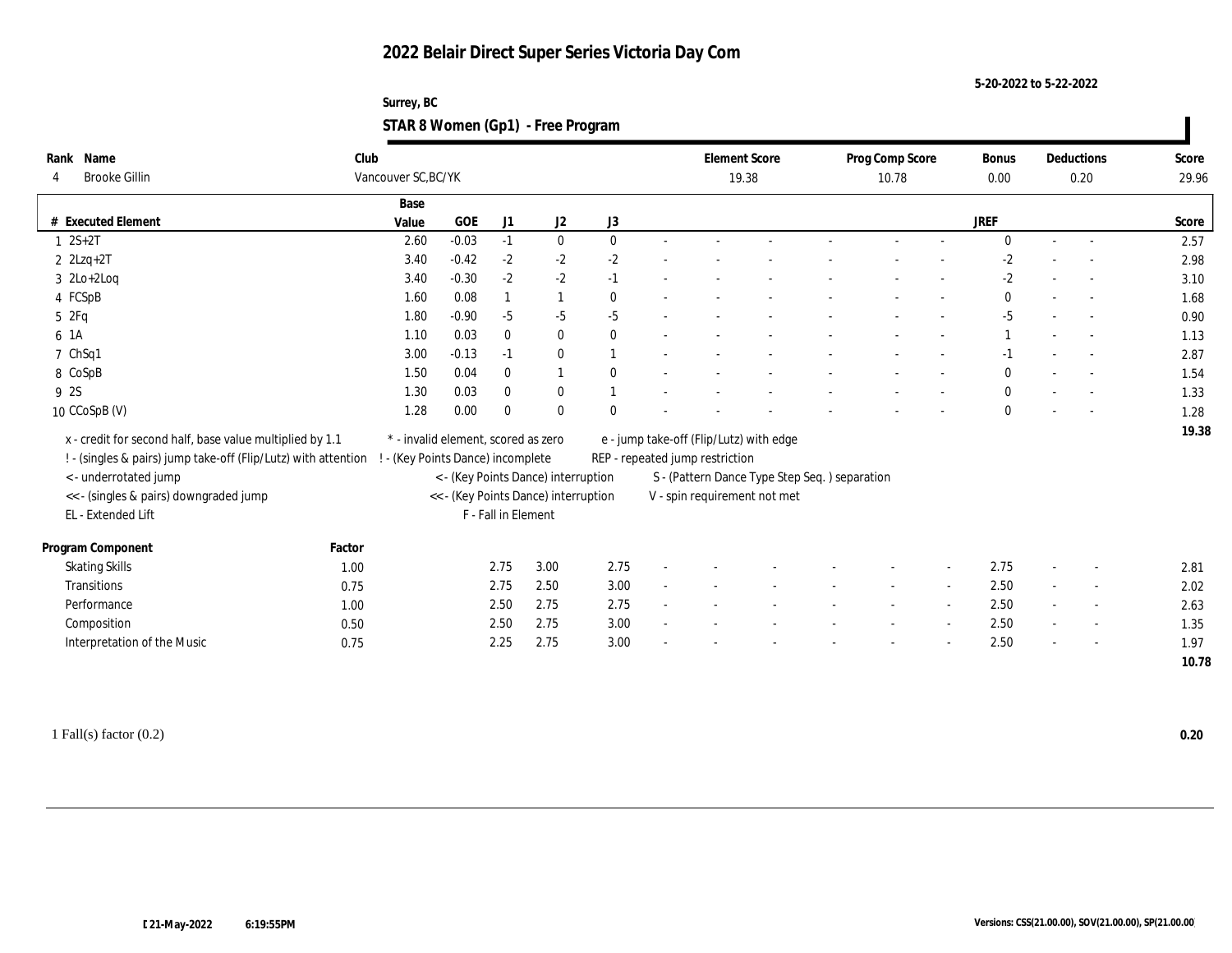**5-20-2022 to 5-22-2022**

| Surrey, BC                        |  |
|-----------------------------------|--|
| STAR 8 Women (Gp1) - Free Program |  |

| Name<br>Rank<br>Abbey Mctavish<br>5                                                                                                                                                                  | Club   | Kelowna FSC, BC/YK |              |                     |                                      |                                 |                                         | <b>Element Score</b><br>17.16                 | Prog Comp Score<br>10.98 | Bonus<br>0.00 |        | Deductions<br>0.40       | Score<br>27.74 |
|------------------------------------------------------------------------------------------------------------------------------------------------------------------------------------------------------|--------|--------------------|--------------|---------------------|--------------------------------------|---------------------------------|-----------------------------------------|-----------------------------------------------|--------------------------|---------------|--------|--------------------------|----------------|
|                                                                                                                                                                                                      |        | Base               |              |                     |                                      |                                 |                                         |                                               |                          |               |        |                          |                |
| # Executed Element                                                                                                                                                                                   |        | Value              | $_{\rm GOE}$ | J1                  | J2                                   | J3                              |                                         |                                               |                          | <b>JREF</b>   |        |                          | Score          |
| 12Lz                                                                                                                                                                                                 |        | 2.10               | $-1.05$      | $-5$                | $-5$                                 | $-5$                            |                                         |                                               |                          | $-5$          | $\sim$ |                          | 1.05           |
| 2 2Lo                                                                                                                                                                                                |        | 1.70               | 0.00         | $\bf{0}$            | $\bf{0}$                             | $\bf{0}$                        |                                         |                                               |                          |               |        |                          | 1.70           |
| $3 \t2Fq+1T$                                                                                                                                                                                         |        | 2.20               | $-0.54$      | $-3$                | $-3$                                 | $-3$                            |                                         |                                               |                          | $-3$          |        |                          | 1.66           |
| 4 FCCoSpB                                                                                                                                                                                            |        | 1.70               | $-0.13$      |                     | $-2$                                 | $-1$                            |                                         |                                               |                          | $-1$          | $\sim$ |                          | 1.57           |
| $5$ $2Lzq+1T$                                                                                                                                                                                        |        | 2.50               | $-0.37$      | $\bf{0}$            | $-3$                                 | $-2$                            |                                         |                                               |                          | $-2$          |        |                          | 2.13           |
| 6 2Fq                                                                                                                                                                                                |        | 1.80               | $-0.90$      | $-5$                | $-5$                                 | $-5$                            |                                         |                                               |                          | $-5$          |        |                          | 0.90           |
| $7$ 1A+1Lo                                                                                                                                                                                           |        | 1.60               | 0.03         | $\mathbf{0}$        | $\bf{0}$                             |                                 |                                         |                                               |                          | $\bf{0}$      |        |                          | 1.63           |
| 8 FCSpB                                                                                                                                                                                              |        | 1.60               | 0.00         | $\bf{0}$            | $\bf{0}$                             | $\bf{0}$                        |                                         |                                               |                          | $\bf{0}$      |        |                          | 1.60           |
| 9 ChSq1                                                                                                                                                                                              |        | 3.00               | 0.13         | $\mathbf{0}$        | $\bf{0}$                             |                                 |                                         |                                               |                          | $\mathbf{0}$  |        |                          | 3.13           |
| 10 CCoSpB                                                                                                                                                                                            |        | 1.70               | 0.09         | $\overline{2}$      | $\mathbf{0}$                         | $\theta$                        |                                         |                                               |                          | $\mathbf{0}$  |        |                          | 1.79           |
| x - credit for second half, base value multiplied by 1.1<br>* - invalid element, scored as zero<br>! - (singles & pairs) jump take-off (Flip/Lutz) with attention<br>- (Key Points Dance) incomplete |        |                    |              |                     |                                      | REP - repeated jump restriction | e - jump take-off (Flip/Lutz) with edge |                                               |                          |               |        | 17.16                    |                |
| < - underrotated jump                                                                                                                                                                                |        |                    |              |                     | < - (Key Points Dance) interruption  |                                 |                                         | S - (Pattern Dance Type Step Seq.) separation |                          |               |        |                          |                |
| << - (singles & pairs) downgraded jump<br>EL - Extended Lift                                                                                                                                         |        |                    |              | F - Fall in Element | << - (Key Points Dance) interruption |                                 |                                         | V - spin requirement not met                  |                          |               |        |                          |                |
| Program Component                                                                                                                                                                                    | Factor |                    |              |                     |                                      |                                 |                                         |                                               |                          |               |        |                          |                |
| <b>Skating Skills</b>                                                                                                                                                                                | 1.00   |                    |              | 3.00                | 2.75                                 | 3.00                            |                                         |                                               |                          | 2.75          |        |                          | 2.88           |
| <b>Transitions</b>                                                                                                                                                                                   | 0.75   |                    |              | 3.00                | 3.00                                 | 2.75                            |                                         |                                               |                          | 2.75          |        |                          | 2.16           |
| Performance                                                                                                                                                                                          | 1.00   |                    |              | 2.75                | 2.50                                 | 2.50                            |                                         |                                               |                          | 2.50          |        | $\overline{\phantom{a}}$ | 2.56           |
| Composition                                                                                                                                                                                          | 0.50   |                    |              | 3.00                | 2.75                                 | 2.75                            |                                         |                                               |                          | 2.75          | $\sim$ | $\sim$                   | 1.41           |
| Interpretation of the Music                                                                                                                                                                          | 0.75   |                    |              | 3.00                | 2.50                                 | 2.50                            |                                         |                                               |                          | 2.50          |        |                          | 1.97           |
|                                                                                                                                                                                                      |        |                    |              |                     |                                      |                                 |                                         |                                               |                          |               |        |                          | 10.98          |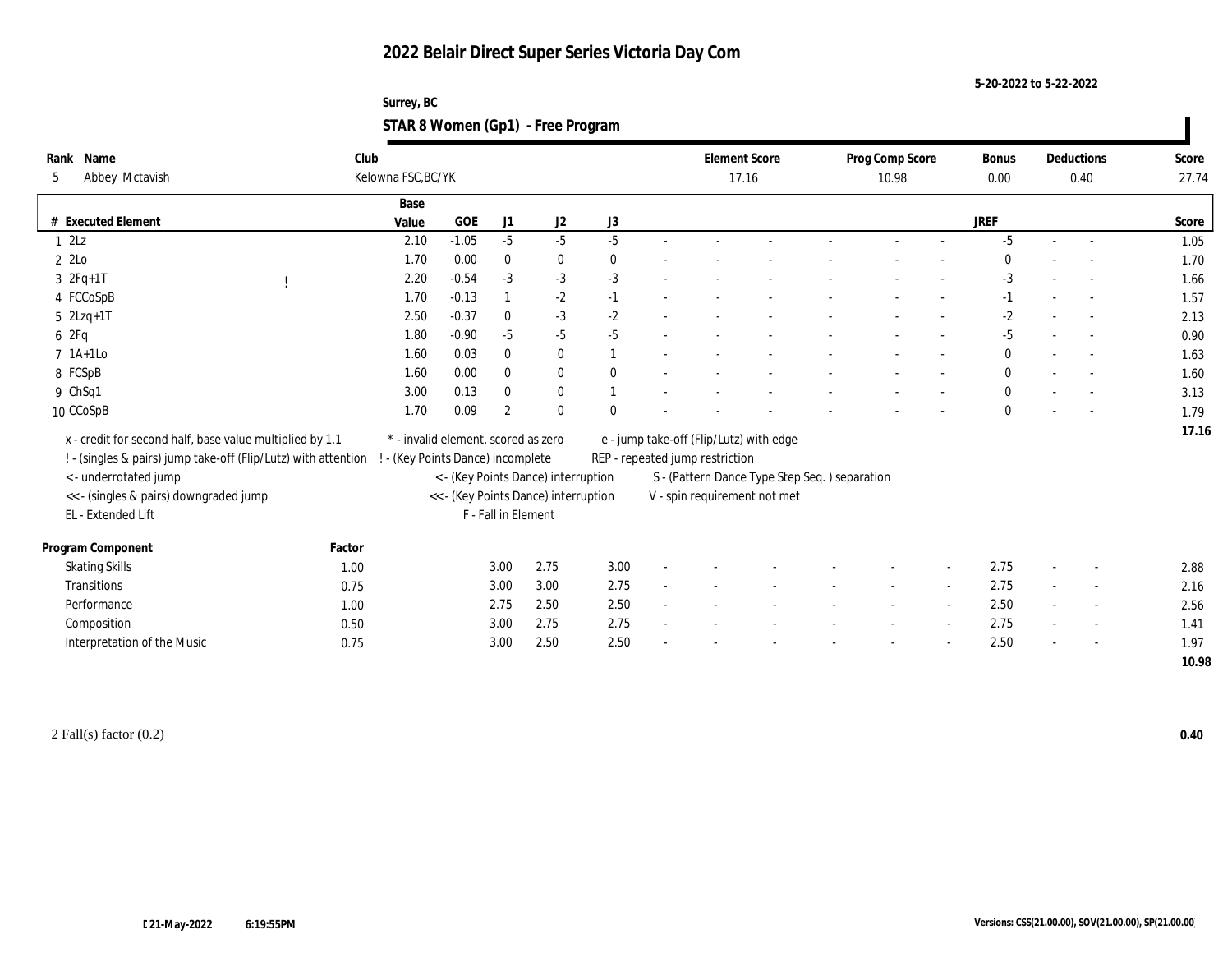**5-20-2022 to 5-22-2022**

| Surrey, BC                        |  |
|-----------------------------------|--|
| STAR 8 Women (Gp1) - Free Program |  |

| Rank Name                                                      | Club   |                                     |         |                     |                                      |                  |                                 | <b>Element Score</b>                          | Prog Comp Score | <b>Bonus</b> |                          | Deductions               | Score |
|----------------------------------------------------------------|--------|-------------------------------------|---------|---------------------|--------------------------------------|------------------|---------------------------------|-----------------------------------------------|-----------------|--------------|--------------------------|--------------------------|-------|
| Rachel Shi<br>6                                                |        | Delta FSC, BC/YK                    |         |                     |                                      |                  |                                 | 16.75                                         | 10.04           | 0.00         |                          | 0.20                     | 26.59 |
|                                                                |        | Base                                |         |                     |                                      |                  |                                 |                                               |                 |              |                          |                          |       |
| # Executed Element                                             |        | Value                               | GOE     | J1                  | $\mathrm{J}2$                        | $_{\mathrm{J}3}$ |                                 |                                               |                 | <b>JREF</b>  |                          |                          | Score |
| $1 \ 2S + 2T$                                                  |        | 2.60                                | $-0.65$ | $-5$                | $-5$                                 | $-5$             |                                 |                                               |                 | $-5$         | $\sim$                   | $\overline{\phantom{a}}$ | 1.95  |
| $22F+1T$                                                       |        | 2.20                                | $-0.09$ | $-1$                | $\bf{0}$                             | $\bf{0}$         |                                 |                                               |                 |              |                          |                          | 2.11  |
| 3 1A                                                           |        | 1.10                                | 0.00    | $\mathbf{0}$        | $\bf{0}$                             | $\mathbf{0}$     |                                 |                                               |                 | $\theta$     |                          |                          | 1.10  |
| 4 FCSpB                                                        |        | 1.60                                | 0.08    | $\bf{0}$            | $\bf{0}$                             |                  |                                 |                                               |                 |              |                          |                          | 1.68  |
| $5 \text{2Lo+1Lo}$                                             |        | 2.20                                | $-0.04$ | $-1$                | $\bf{0}$                             | $\theta$         |                                 |                                               |                 | $\mathbf{0}$ |                          |                          | 2.16  |
| 6 CCoSpB                                                       |        | 1.70                                | 0.04    | $\bf{0}$            | 1                                    | $\mathbf{0}$     |                                 |                                               |                 | $\bf{0}$     |                          |                          | 1.74  |
| 7 ChSq1                                                        |        | 3.00                                | 0.00    | $\bf{0}$            | $\bf{0}$                             | $\mathbf{0}$     |                                 |                                               |                 | $\bf{0}$     |                          |                          | 3.00  |
| 8 1Lz                                                          |        | 0.60                                | 0.00    | $\mathbf{0}$        | $\bf{0}$                             | $\mathbf{0}$     |                                 |                                               |                 | $\bf{0}$     |                          |                          | 0.60  |
| 9 2S                                                           |        | 1.30                                | 0.00    | $\bf{0}$            | $\bf{0}$                             | $\mathbf{0}$     |                                 |                                               |                 | $\bf{0}$     |                          |                          | 1.30  |
| 10 LSpB                                                        |        | 1.20                                | $-0.09$ | $-1$                | $-1$                                 | $\Omega$         |                                 |                                               |                 | $-1$         |                          |                          | 1.11  |
| x - credit for second half, base value multiplied by 1.1       |        | * - invalid element, scored as zero |         |                     |                                      |                  |                                 | e - jump take-off (Flip/Lutz) with edge       |                 |              |                          |                          | 16.75 |
| ! - (singles & pairs) jump take-off (Flip/Lutz) with attention |        | ! - (Key Points Dance) incomplete   |         |                     |                                      |                  | REP - repeated jump restriction |                                               |                 |              |                          |                          |       |
| < - underrotated jump                                          |        |                                     |         |                     | < - (Key Points Dance) interruption  |                  |                                 | S - (Pattern Dance Type Step Seq.) separation |                 |              |                          |                          |       |
| << - (singles & pairs) downgraded jump                         |        |                                     |         |                     | << - (Key Points Dance) interruption |                  |                                 | V - spin requirement not met                  |                 |              |                          |                          |       |
| EL - Extended Lift                                             |        |                                     |         | F - Fall in Element |                                      |                  |                                 |                                               |                 |              |                          |                          |       |
|                                                                |        |                                     |         |                     |                                      |                  |                                 |                                               |                 |              |                          |                          |       |
| Program Component                                              | Factor |                                     |         |                     |                                      |                  |                                 |                                               |                 |              |                          |                          |       |
| <b>Skating Skills</b>                                          | 1.00   |                                     |         | 2.25                | 2.75                                 | 2.50             |                                 |                                               |                 | 2.50         | $\sim$                   |                          | 2.50  |
| Transitions                                                    | 0.75   |                                     |         | 2.50                | 2.50                                 | 2.75             |                                 |                                               |                 | 2.25         |                          |                          | 1.88  |
| Performance                                                    | 1.00   |                                     |         | 2.25                | 2.50                                 | 2.50             |                                 |                                               |                 | 2.75         |                          | $\overline{\phantom{a}}$ | 2.50  |
| Composition                                                    | 0.50   |                                     |         | 2.50                | 2.75                                 | 2.50             |                                 |                                               |                 | 2.50         | $\overline{\phantom{a}}$ | $\sim$                   | 1.28  |
| Interpretation of the Music                                    | 0.75   |                                     |         | 2.25                | 2.50                                 | 2.75             |                                 |                                               |                 | 2.50         |                          |                          | 1.88  |
|                                                                |        |                                     |         |                     |                                      |                  |                                 |                                               |                 |              |                          |                          | 10.04 |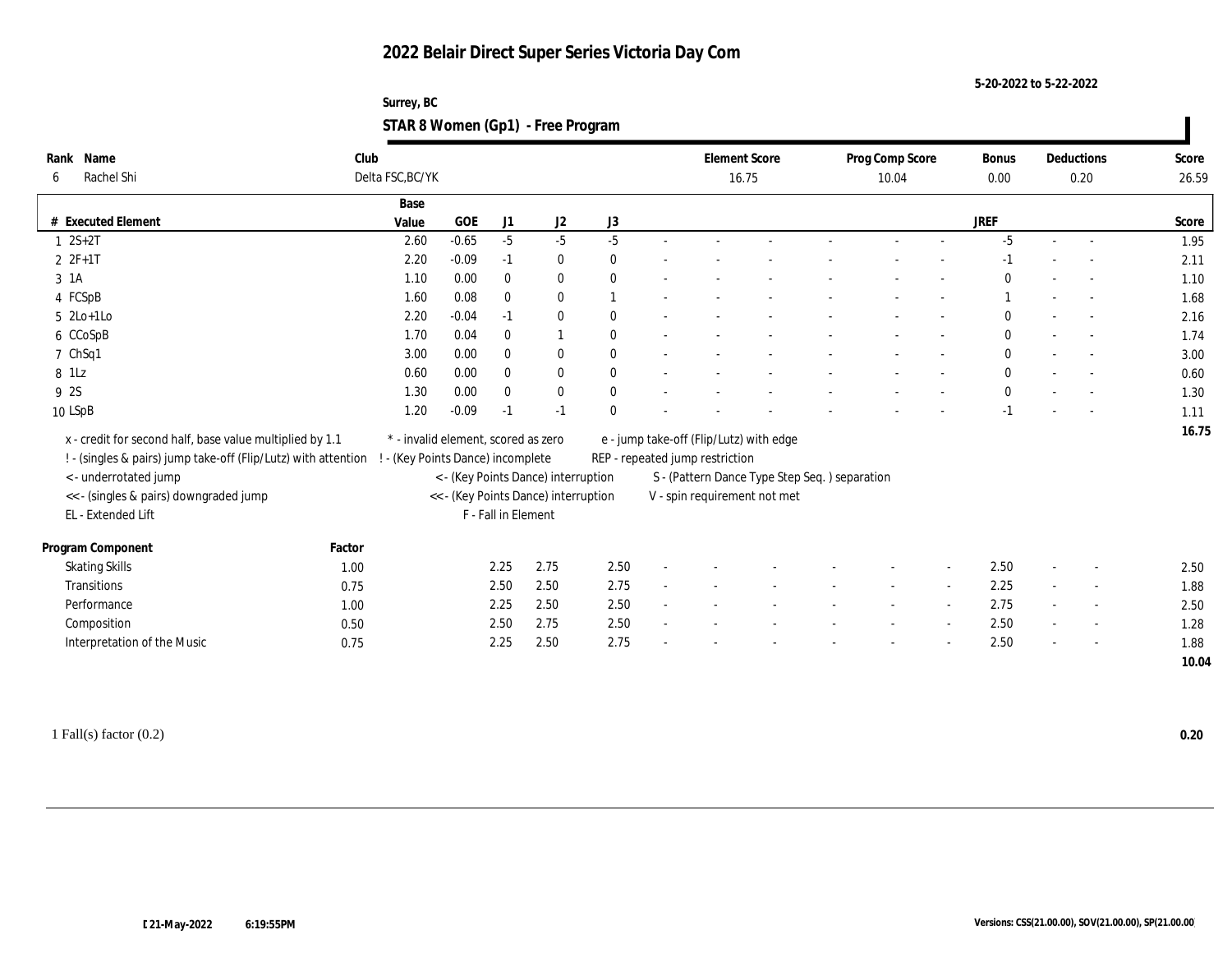**5-20-2022 to 5-22-2022**

| Surrey, BC                        |  |
|-----------------------------------|--|
| STAR 8 Women (Gp1) - Free Program |  |

| Name<br>Rank                                                   | Club   |                                     |         |                     |                                      |                |                                 | <b>Element Score</b>                           | Prog Comp Score | Bonus        |        | Deductions               | Score |
|----------------------------------------------------------------|--------|-------------------------------------|---------|---------------------|--------------------------------------|----------------|---------------------------------|------------------------------------------------|-----------------|--------------|--------|--------------------------|-------|
| Reina Asai                                                     |        | Langley FSC, BC/YK                  |         |                     |                                      |                |                                 | 13.64                                          | 11.46           | 0.00         |        | 0.20                     | 24.90 |
|                                                                |        | Base                                |         |                     |                                      |                |                                 |                                                |                 |              |        |                          |       |
| # Executed Element                                             |        | Value                               | GOE     | J1                  | J2                                   | J3             |                                 |                                                |                 | <b>JREF</b>  |        |                          | Score |
| $1 \, 2Sq+2Lo <<$                                              |        | 1.80                                | $-0.52$ | $-4$                | $-4$                                 | $-4$           |                                 |                                                |                 | $-4$         | $\sim$ |                          | 1.28  |
| 2 CCoSpB                                                       |        | 1.70                                | 0.13    | $\bf{0}$            | 1                                    |                |                                 |                                                |                 |              |        |                          | 1.83  |
| $3$ 2Lo $<$                                                    |        | 1.36                                | $-0.31$ | $-2$                | $-2$                                 | $-2$           |                                 |                                                |                 | $-3$         |        |                          | 1.05  |
| $4$ 1Lz+1T                                                     |        | 1.00                                | 0.02    | $\bf{0}$            | $\bf{0}$                             |                |                                 |                                                |                 | $\bf{0}$     |        |                          | 1.02  |
| $5 \text{ } 2F < +1T$                                          |        | 0.90                                | $-0.18$ | $-3$                | $-4$                                 | $-3$           |                                 |                                                |                 | $-4$         |        |                          | 0.72  |
| 6 ChSq1                                                        |        | 3.00                                | 0.50    |                     | $\bf{0}$                             | $\overline{2}$ |                                 |                                                |                 |              |        |                          | 3.50  |
| 7 CSpB                                                         |        | 1.10                                | 0.03    | $\bf{0}$            |                                      | $\Omega$       |                                 |                                                |                 | $\mathbf{0}$ |        |                          | 1.13  |
| $8$ 2F $<$                                                     |        | 0.50                                | $-0.25$ | $-5$                | $-5$                                 | $-5$           |                                 |                                                |                 | $-5$         |        |                          | 0.25  |
| 9 1A                                                           |        | 1.10                                | 0.08    |                     |                                      |                |                                 |                                                |                 | $\mathbf{0}$ |        |                          | 1.18  |
| 10 FCSpB                                                       |        | 1.60                                | 0.08    | $\Omega$            |                                      |                |                                 |                                                |                 | $\mathbf{0}$ |        |                          | 1.68  |
| x - credit for second half, base value multiplied by 1.1       |        | * - invalid element, scored as zero |         |                     |                                      |                |                                 | e - jump take-off (Flip/Lutz) with edge        |                 |              |        |                          | 13.64 |
| ! - (singles & pairs) jump take-off (Flip/Lutz) with attention |        | ! - (Key Points Dance) incomplete   |         |                     |                                      |                | REP - repeated jump restriction |                                                |                 |              |        |                          |       |
| < - underrotated jump                                          |        |                                     |         |                     | < - (Key Points Dance) interruption  |                |                                 | S - (Pattern Dance Type Step Seq. ) separation |                 |              |        |                          |       |
| << - (singles & pairs) downgraded jump                         |        |                                     |         |                     | << - (Key Points Dance) interruption |                |                                 | V - spin requirement not met                   |                 |              |        |                          |       |
| EL - Extended Lift                                             |        |                                     |         | F - Fall in Element |                                      |                |                                 |                                                |                 |              |        |                          |       |
|                                                                |        |                                     |         |                     |                                      |                |                                 |                                                |                 |              |        |                          |       |
| Program Component                                              | Factor |                                     |         |                     |                                      |                |                                 |                                                |                 |              |        |                          |       |
| <b>Skating Skills</b>                                          | 1.00   |                                     |         | 2.50                | 2.75                                 | 3.00           |                                 |                                                |                 | 2.75         |        |                          | 2.75  |
| Transitions                                                    | 0.75   |                                     |         | 2.75                | 3.00                                 | 3.25           |                                 |                                                |                 | 2.75         |        |                          | 2.21  |
| Performance                                                    | 1.00   |                                     |         | 3.00                | 2.75                                 | 2.50           |                                 |                                                |                 | 3.00         | $\sim$ | $\sim$                   | 2.81  |
| Composition                                                    | 0.50   |                                     |         | 3.00                | 3.00                                 | 2.75           |                                 |                                                |                 | 2.75         | $\sim$ | $\overline{\phantom{a}}$ | 1.44  |
| Interpretation of the Music                                    | 0.75   |                                     |         | 3.00                | 2.75                                 | 3.25           |                                 |                                                |                 | 3.00         |        |                          | 2.25  |
|                                                                |        |                                     |         |                     |                                      |                |                                 |                                                |                 |              |        |                          | 11.46 |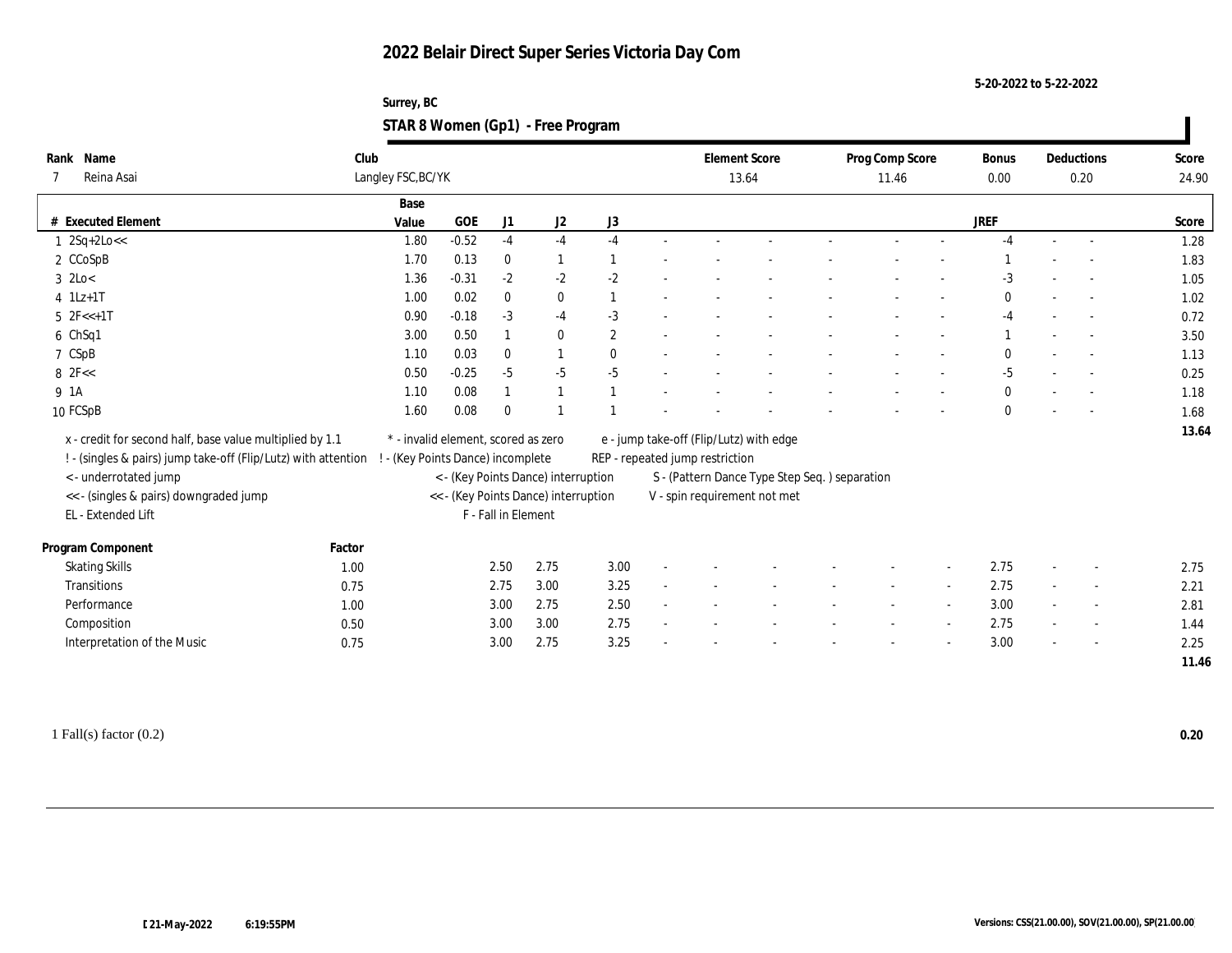**5-20-2022 to 5-22-2022**

| Surrey, BC                        |  |
|-----------------------------------|--|
| STAR 8 Women (Gp1) - Free Program |  |

| Name<br>Rank                                                   | Club   |                                     |              |                     |                                      |              |                                               | <b>Element Score</b> | Prog Comp Score | <b>Bonus</b> |                | Deductions               | Score |
|----------------------------------------------------------------|--------|-------------------------------------|--------------|---------------------|--------------------------------------|--------------|-----------------------------------------------|----------------------|-----------------|--------------|----------------|--------------------------|-------|
| Justine Labonte<br>8                                           |        | Kelowna FSC, BC/YK                  |              |                     |                                      |              |                                               | 15.24                | 9.58            | 0.00         |                | 0.60                     | 24.22 |
|                                                                |        | Base                                |              |                     |                                      |              |                                               |                      |                 |              |                |                          |       |
| # Executed Element                                             |        | Value                               | $_{\rm GOE}$ | J <sub>1</sub>      | J2                                   | J3           |                                               |                      |                 | <b>JREF</b>  |                |                          | Score |
| $1 \ 1A+2T$                                                    |        | 2.40                                | $-0.65$      | $-5$                | $-5$                                 | $-5$         |                                               |                      |                 | $-5$         | $\overline{a}$ |                          | 1.75  |
| $2$ 1Lz+2Lo                                                    |        | 2.30                                | $-0.34$      | $-4$                | $-2$                                 | $-2$         |                                               |                      |                 |              |                |                          | 1.96  |
| $3 \ 2S+2Lo <<$                                                |        | 1.80                                | $-0.65$      | $-5$                | $-5$                                 | $-5$         |                                               |                      |                 | $-5$         |                |                          | 1.15  |
| 4 FCCoSpB                                                      |        | 1.70                                | 0.00         | $-1$                | $\bf{0}$                             | $\mathbf{0}$ |                                               |                      |                 |              |                |                          | 1.70  |
| 52Fq                                                           |        | 1.80                                | $-0.90$      | $-5$                | $-5$                                 | $-5$         |                                               |                      |                 | $-5$         |                |                          | 0.90  |
| 6 FCSpB                                                        |        | 1.60                                | $-0.12$      | $\bf{0}$            | $-1$                                 | $-2$         |                                               |                      |                 | $\bf{0}$     |                |                          | 1.48  |
| 7 2S                                                           |        | 1.30                                | $-0.42$      | $-5$                | $-3$                                 | $-3$         |                                               |                      |                 | $-2$         |                |                          | 0.88  |
| 8 2T                                                           |        | 1.30                                | $-0.03$      | $-1$                | $\bf{0}$                             | $\mathbf{0}$ |                                               |                      |                 | $\bf{0}$     |                |                          | 1.27  |
| 9 ChSq1                                                        |        | 3.00                                | 0.00         | $\mathbf{0}$        | $\bf{0}$                             | $\mathbf{0}$ |                                               |                      |                 | $\bf{0}$     |                |                          | 3.00  |
| 10 CCoSpB (V)                                                  |        | 1.28                                | $-0.13$      | $\Omega$            | $-1$                                 | $-1$         |                                               |                      |                 | $-2$         |                |                          | 1.15  |
| x - credit for second half, base value multiplied by 1.1       |        | * - invalid element, scored as zero |              |                     |                                      |              | e - jump take-off (Flip/Lutz) with edge       |                      |                 |              |                |                          | 15.24 |
| ! - (singles & pairs) jump take-off (Flip/Lutz) with attention |        | ! - (Key Points Dance) incomplete   |              |                     |                                      |              | REP - repeated jump restriction               |                      |                 |              |                |                          |       |
| < - underrotated jump                                          |        |                                     |              |                     | < - (Key Points Dance) interruption  |              | S - (Pattern Dance Type Step Seq.) separation |                      |                 |              |                |                          |       |
| << - (singles & pairs) downgraded jump                         |        |                                     |              |                     | << - (Key Points Dance) interruption |              | V - spin requirement not met                  |                      |                 |              |                |                          |       |
| EL - Extended Lift                                             |        |                                     |              | F - Fall in Element |                                      |              |                                               |                      |                 |              |                |                          |       |
|                                                                |        |                                     |              |                     |                                      |              |                                               |                      |                 |              |                |                          |       |
| Program Component                                              | Factor |                                     |              |                     |                                      |              |                                               |                      |                 |              |                |                          |       |
| <b>Skating Skills</b>                                          | 1.00   |                                     |              | 2.00                | 2.50                                 | 2.50         |                                               |                      |                 | 2.75         | $\sim$         |                          | 2.44  |
| Transitions                                                    | 0.75   |                                     |              | 2.00                | 2.75                                 | 2.75         |                                               |                      |                 | 2.50         |                |                          | 1.88  |
| Performance                                                    | 1.00   |                                     |              | 2.00                | 2.50                                 | 2.25         |                                               |                      |                 | 2.25         |                | $\sim$                   | 2.25  |
| Composition                                                    | 0.50   |                                     |              | 2.25                | 2.75                                 | 2.25         |                                               |                      |                 | 2.50         | $\sim$         | $\overline{\phantom{a}}$ | 1.22  |
| Interpretation of the Music                                    | 0.75   |                                     |              | 2.00                | 2.50                                 | 2.50         |                                               |                      |                 | 2.50         |                |                          | 1.79  |
|                                                                |        |                                     |              |                     |                                      |              |                                               |                      |                 |              |                |                          | 9.58  |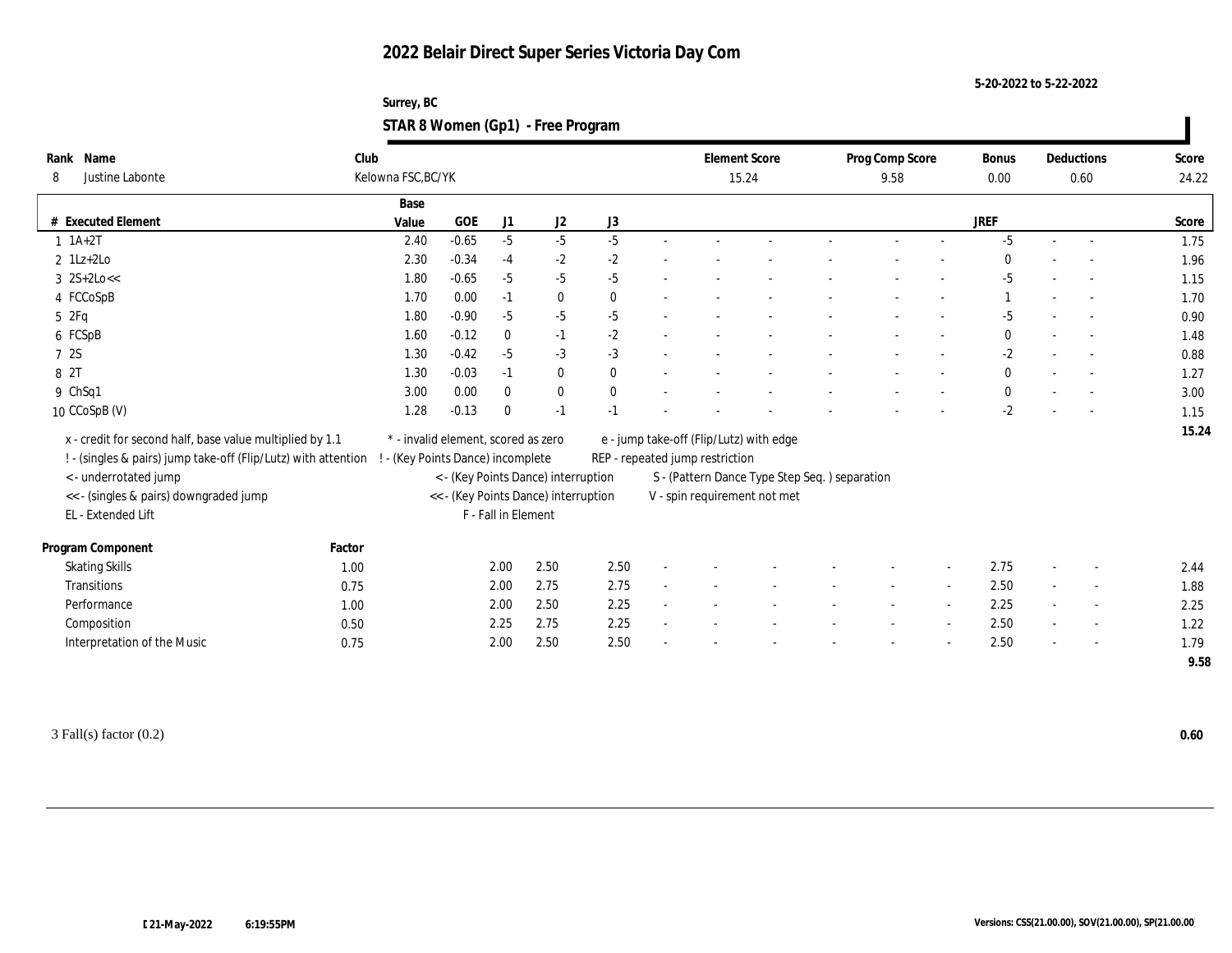**5-20-2022 to 5-22-2022**

| Surrey, BC                        |  |
|-----------------------------------|--|
| STAR 8 Women (Gp1) - Free Program |  |

| Name<br>Rank                                                   | Club   |                                   |                                     |                     |                                      |                  |                          |                                 | <b>Element Score</b>                          | Prog Comp Score |                | <b>Bonus</b> |        | Deductions               | Score |
|----------------------------------------------------------------|--------|-----------------------------------|-------------------------------------|---------------------|--------------------------------------|------------------|--------------------------|---------------------------------|-----------------------------------------------|-----------------|----------------|--------------|--------|--------------------------|-------|
| Payton Bannerman<br>9                                          |        | Kelowna FSC, BC/YK                |                                     |                     |                                      |                  |                          |                                 | 14.50                                         | 9.52            |                | 0.00         |        | 0.60                     | 23.42 |
|                                                                |        | Base                              |                                     |                     |                                      |                  |                          |                                 |                                               |                 |                |              |        |                          |       |
| # Executed Element                                             |        | Value                             | GOE                                 | J1                  | J2                                   | $_{\mathrm{J}3}$ |                          |                                 |                                               |                 |                | <b>JREF</b>  |        |                          | Score |
| $1 \t1A+2T$                                                    |        | 2.40                              | $-0.65$                             | $-5$                | $-5$                                 | $-5$             |                          |                                 |                                               |                 |                | $-5$         |        | $\sim$                   | 1.75  |
| $2$ $2$ Lz $<<$                                                |        | 0.60                              | $-0.30$                             | $-5$                | $-5$                                 | $-5$             |                          |                                 |                                               |                 |                | -5           |        |                          | 0.30  |
| $3 \text{ } 2F<$                                               |        | 1.44                              | $-0.72$                             | $-5$                | $-5$                                 | $-5$             |                          |                                 |                                               |                 |                | $-5$         |        |                          | 0.72  |
| 4 FCSpB                                                        |        | 1.60                              | $-0.20$                             | $-1$                | $-1$                                 | $-2$             |                          |                                 |                                               |                 |                | $-1$         |        |                          | 1.40  |
| $5 \quad 2S+1Lo$                                               |        | 1.80                              | 0.00                                | $\bf{0}$            | $\bf{0}$                             |                  |                          |                                 |                                               |                 |                | $-1$         |        |                          | 1.80  |
| $6$ 2Lo $<$                                                    |        | 1.36                              | $-0.34$                             | $-1$                | $-3$                                 | $-3$             |                          |                                 |                                               |                 |                | -3           |        |                          | 1.02  |
| 7 ChSq1                                                        |        | 3.00                              | 0.13                                |                     | $\bf{0}$                             | $\mathbf{0}$     |                          |                                 |                                               |                 |                | $\mathbf{0}$ |        | $\sim$                   | 3.13  |
| 8 FCCoSpB                                                      |        | 1.70                              | $-0.13$                             | $\bf{0}$            | $-1$                                 | $-1$             |                          |                                 |                                               |                 |                | $-1$         |        | $\sim$                   | 1.57  |
| $9 \t 2S+1T$                                                   |        | 1.70                              | $-0.07$                             | $\mathbf{0}$        | $-1$                                 | $\theta$         |                          |                                 |                                               |                 |                | $-1$         |        |                          | 1.63  |
| 10 CCoSpB (V)                                                  |        | 1.28                              | $-0.10$                             | $-3$                | $\mathbf{0}$                         |                  |                          |                                 |                                               |                 |                | $-1$         |        |                          | 1.18  |
| x - credit for second half, base value multiplied by 1.1       |        |                                   | * - invalid element, scored as zero |                     |                                      |                  |                          |                                 | e - jump take-off (Flip/Lutz) with edge       |                 |                |              |        |                          | 14.50 |
| ! - (singles & pairs) jump take-off (Flip/Lutz) with attention |        | ! - (Key Points Dance) incomplete |                                     |                     |                                      |                  |                          | REP - repeated jump restriction |                                               |                 |                |              |        |                          |       |
| <- underrotated jump                                           |        |                                   |                                     |                     | < - (Key Points Dance) interruption  |                  |                          |                                 | S - (Pattern Dance Type Step Seq.) separation |                 |                |              |        |                          |       |
|                                                                |        |                                   |                                     |                     | << - (Key Points Dance) interruption |                  |                          |                                 | V - spin requirement not met                  |                 |                |              |        |                          |       |
| << - (singles & pairs) downgraded jump<br>EL - Extended Lift   |        |                                   |                                     | F - Fall in Element |                                      |                  |                          |                                 |                                               |                 |                |              |        |                          |       |
|                                                                |        |                                   |                                     |                     |                                      |                  |                          |                                 |                                               |                 |                |              |        |                          |       |
| Program Component                                              | Factor |                                   |                                     |                     |                                      |                  |                          |                                 |                                               |                 |                |              |        |                          |       |
| <b>Skating Skills</b>                                          | 1.00   |                                   |                                     | 3.25                | 2.25                                 | 2.50             | $\overline{\phantom{a}}$ |                                 |                                               |                 |                | 2.25         | $\sim$ | $\overline{\phantom{a}}$ | 2.56  |
| Transitions                                                    | 0.75   |                                   |                                     | 3.25                | 2.25                                 | 2.50             |                          |                                 |                                               |                 |                | 2.00         |        | $\overline{\phantom{a}}$ | 1.88  |
| Performance                                                    | 1.00   |                                   |                                     | 3.25                | 2.25                                 | 2.00             | $\sim$                   |                                 |                                               |                 | $\overline{a}$ | 1.50         |        | $\overline{\phantom{a}}$ | 2.25  |
| Composition                                                    | 0.50   |                                   |                                     | 3.00                | 2.50                                 | 2.00             |                          |                                 |                                               |                 | $\overline{a}$ | 2.00         |        | $\sim$                   | 1.19  |
| Interpretation of the Music                                    | 0.75   |                                   |                                     | 2.75                | 2.00                                 | 2.25             |                          |                                 |                                               |                 |                | 1.75         |        | $\overline{\phantom{a}}$ | 1.64  |
|                                                                |        |                                   |                                     |                     |                                      |                  |                          |                                 |                                               |                 |                |              |        |                          | 9.52  |